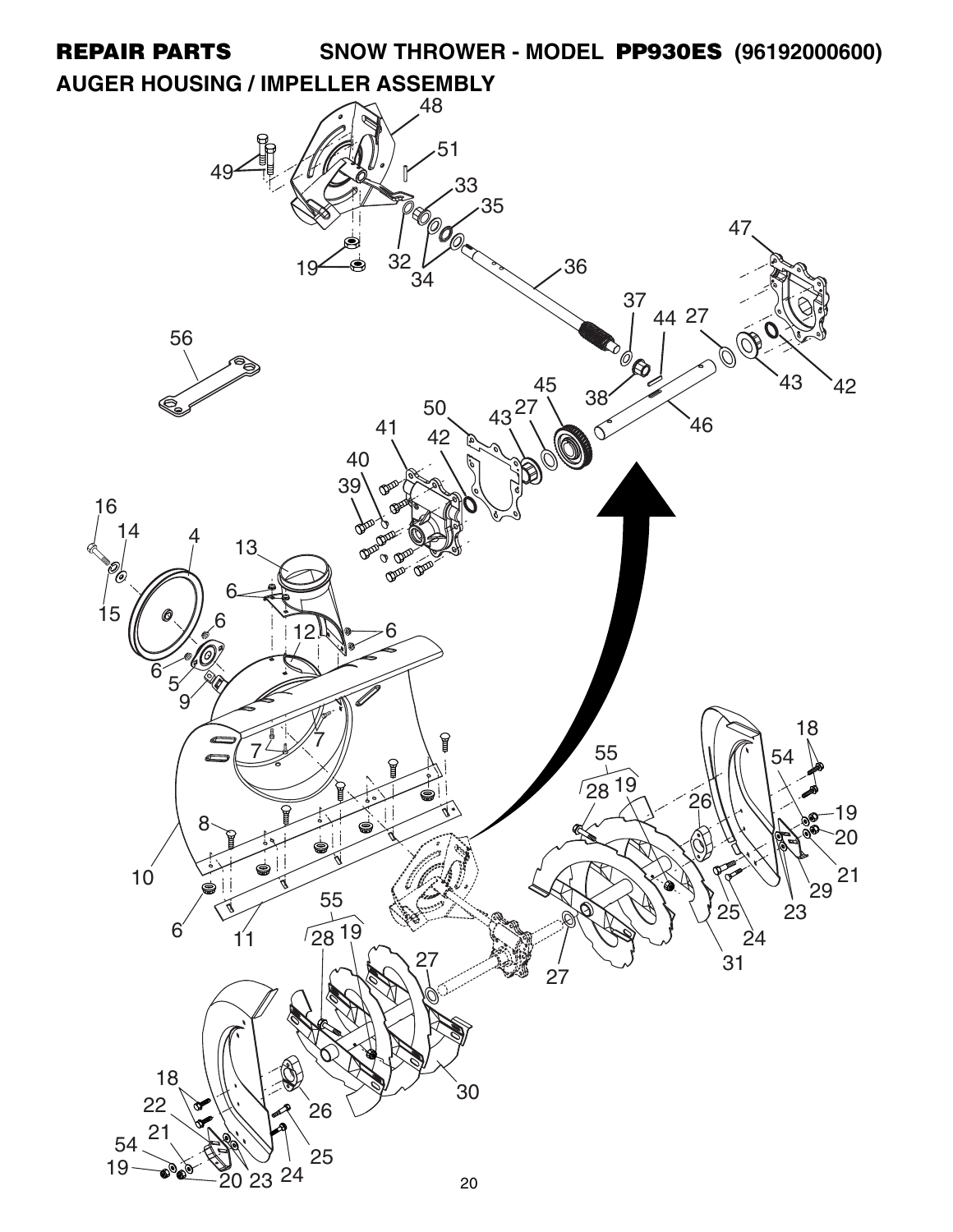### **AUGER HOUSING / IMPELLER ASSEMBLY**

| NO. | <b>KEY PART</b><br>NO. | <b>DESCRIPTION</b>                                    |
|-----|------------------------|-------------------------------------------------------|
| 4   | 191079                 | Pulley, Impeller                                      |
| 5   | 188909                 | Bearing Assembly, Flange                              |
| 6   | 155377                 | Nut, Hex Flange 5/16-18                               |
| 7   | 180355                 | Bolt, Flat Head, Carriage 5/16-18 x 5/8               |
| 8   | 72270505               | Bolt, Carriage 5/16-18                                |
| 9   | 178820                 | Nut, Cage 3/8-16                                      |
| 10  | 178826X428             | Housing, Auger                                        |
| 11  | 178691X479             | Bar, Scraper                                          |
| 12  | 178675X008             | Bracket, Corner Discharge                             |
| 13  | 175322                 | Base, Discharge Chute                                 |
| 14  | 19111507               | Washer, Flat                                          |
| 15  | 10040500               | Washer, Lock 5/16                                     |
| 16  | 74950512               | Screw, Hex Head 5/16-18 x 3/4                         |
| 18  | 179582                 | Screw, Hex Head 5/16 x 1                              |
| 19  | 73800400               | Nut, Hex Lock 1/4-20                                  |
| 20  | 73800500               | Nut, Hex Lock 5/16-18                                 |
| 21  | 155415                 | Washer, Flat                                          |
| 22  | 178777X479             | Skid Plate, RH                                        |
| 23  | 179246                 | Washer, Nylon, Friction                               |
| 24  | 72270506               | Bolt, Carriage 5/16-18 x 3/4                          |
| 25  | 185600                 | Bolt, Shoulder                                        |
| 26  | 174658                 | Bearing, Auger                                        |
| 27  | 174697                 | Washer, Thrust, 1"                                    |
| 28  | 192090                 | Bolt, Shear                                           |
| 29  | 174762X479             | Skid Plate, LH                                        |
| 30  | 198987X479             | Auger Assembly, RH                                    |
| 31  | 198986X479             | Auger Assembly, LH                                    |
| 32  | 174699                 | O-Ring                                                |
| 33  | 174700                 | Bushing, Flange 3/4                                   |
| 34  | 174681                 | Washer, Thrust 3/4                                    |
| 35  | 174684                 | Bearing, Thrust 3/4                                   |
| 36  | 174660                 | Shaft, Impeller                                       |
| 37  | 174683                 | Washer, Thrust 5/8                                    |
| 38  | 174686                 | Bushing, Flange 5/8                                   |
| 39  | 150078                 | Screw, Hex Head 5/16-18 x 3/4                         |
| 40  | 86447                  | Plug, Case                                            |
| 41  | 174688                 | Housing, Gearbox, RH                                  |
| 42  | 174698                 | Seal, Oil                                             |
| 43  | 174701                 | Bushing, Flange, 1"                                   |
| 44  | 189282                 | Key, Square 1/4 x 1/4 x 7/8                           |
| 45  | 174659                 | Gear, Worm                                            |
| 46  | 174657                 | Shaft, Auger                                          |
| 47  | 174687                 | Housing, Gearbox, LH                                  |
| 48  | 175321X479             | Impeller Assembly                                     |
| 49  | 74780426               | Screw, Hex Head 1/4-20 x 1-5/8                        |
| 50  | 175311                 | Gasket, Gearbox                                       |
| 51  | 7836M                  | Pin, Roll 3/16 x 1-1/8                                |
| 54  | 53847                  | Washer                                                |
| 55  | 188243                 | Kit, Shear (Contains 6 each of Key Numbers 19 and 28) |
| 56  | 180684                 | Multi-Wrench                                          |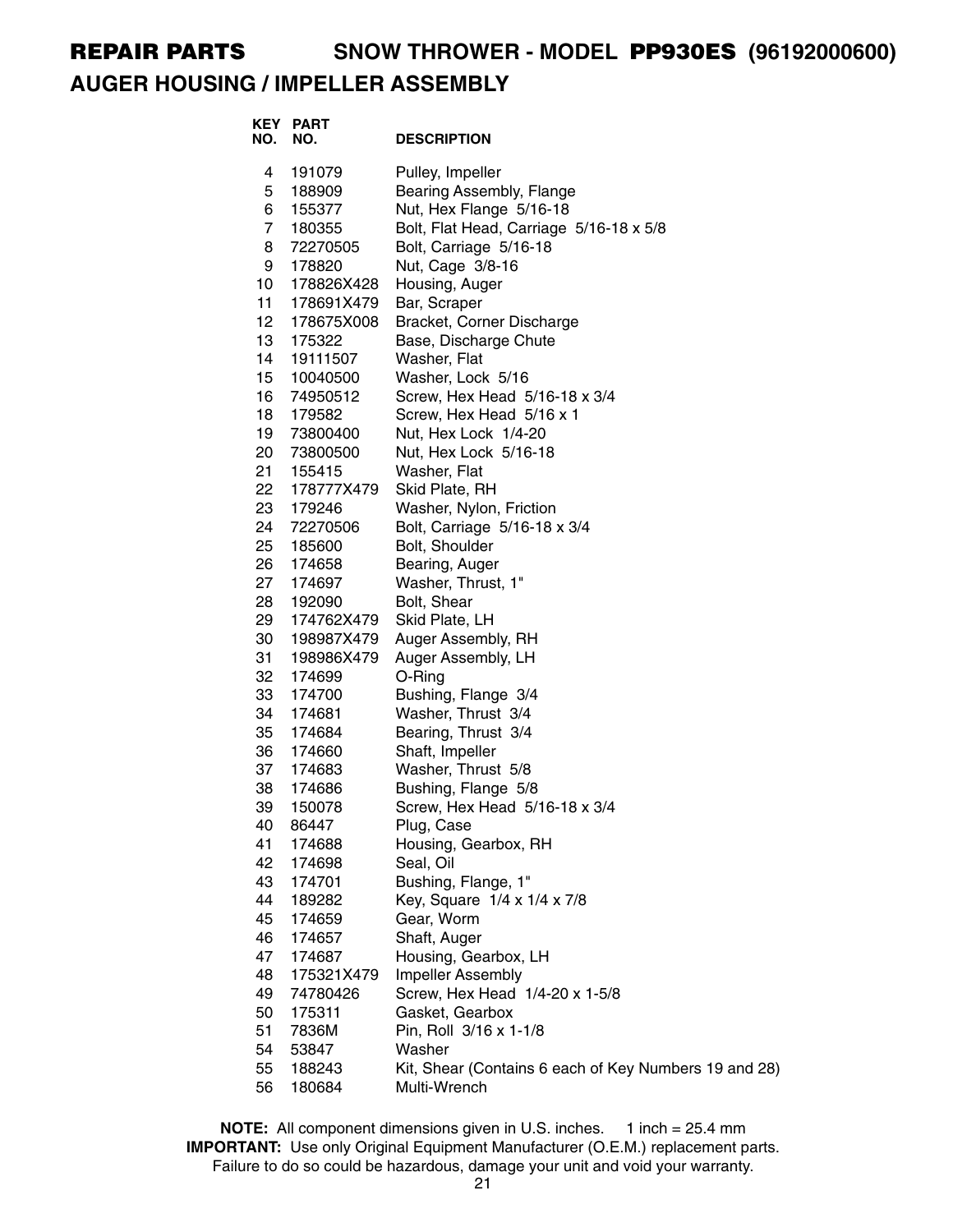# **CONTROL PANEL / DISCHARGE CHUTE**

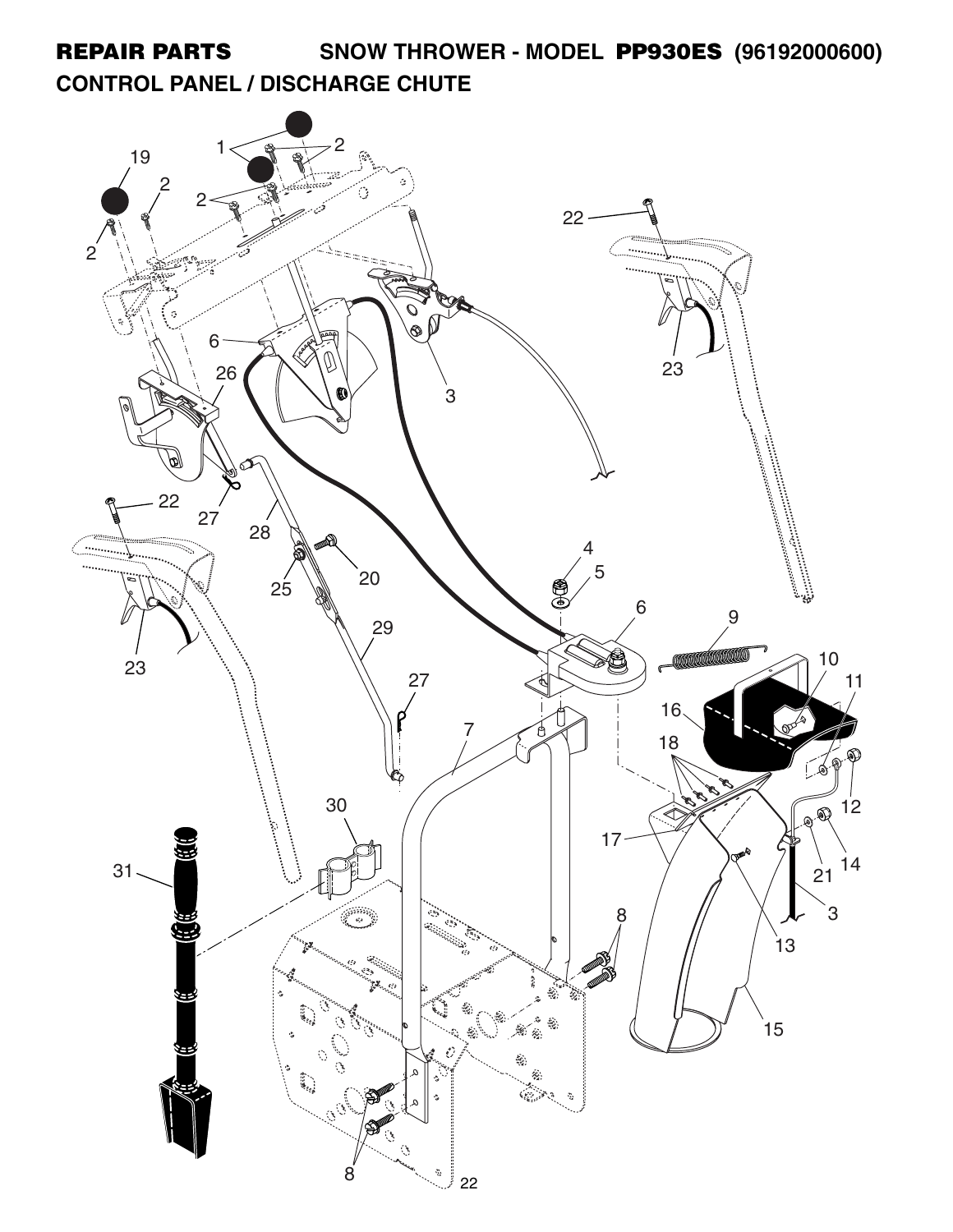# **REPAIR PARTS SNOW THROWER - MODEL PP930ES (96192000600) CONTROL PANEL / DISCHARGE CHUTE**

| NO.            | <b>KEY PART</b><br>NO. | <b>DESCRIPTION</b>               |
|----------------|------------------------|----------------------------------|
| 1              | 183334                 | Knob, Lever                      |
| 2              | 17501010               | Screw #10-24 x 5/8               |
| 3              | 178674                 | Control Assembly, Deflector      |
| 4              | 73800600               | Nut, Lock 3/8-16                 |
| 5              | 19131316               | Washer, Flat 3/8                 |
| 6              | 178659                 | Control Assembly, Chute Rotater  |
| $\overline{7}$ | 178638X479             | Support, Pivot                   |
| 8              | 150078                 | Screw, Hex Head 5/16-18 x 3/4    |
| 9              | 184505                 | Spring, Deflector                |
| 10             | 179829                 | Bolt, Shoulder                   |
| 11             | 179246                 | Washer, Friction, Nylon          |
| 12             | 73800400               | Nut, Lock 1/4-20                 |
| 13             | 72250505               | Bolt, Carriage 5/16-18           |
| 14             | 73800500               | Nut, Lock 5/16-18                |
| 15             | 178628X428             | <b>Chute Assembly</b>            |
| 16             | 178633X428             | Deflector Assembly               |
| 17             | 179145                 | Seal, Deflector                  |
| 18             | 128415                 | Rivet, Blind                     |
| 19             | 183333                 | Knob, Speed Control Lever        |
| 20             | 72270506               | Bolt, Carriage 5/16-18 x 3/4     |
| 21             | 155415                 | Washer, Flat                     |
| 22             | 74041024               | Screw #10-24 x 1-1/2             |
| 23             | 188303                 | Control Assembly, Power Steering |
| 25             | 155377                 | Nut, Lock 5/16-18                |
| 26             | 198875                 | Lever Assembly, Speed Control    |
| 27             | 169675                 | Retainer, Hairpin                |
| 28             | 180445                 | Rod, Upper, Speed Control        |
| 29             | 187716                 | Rod, Lower, Speed Control        |
| 30             | 192710                 | Clamp, Mounting, Clean-Out Tool  |
| 31             | 192199                 | Tool, Clean-Out                  |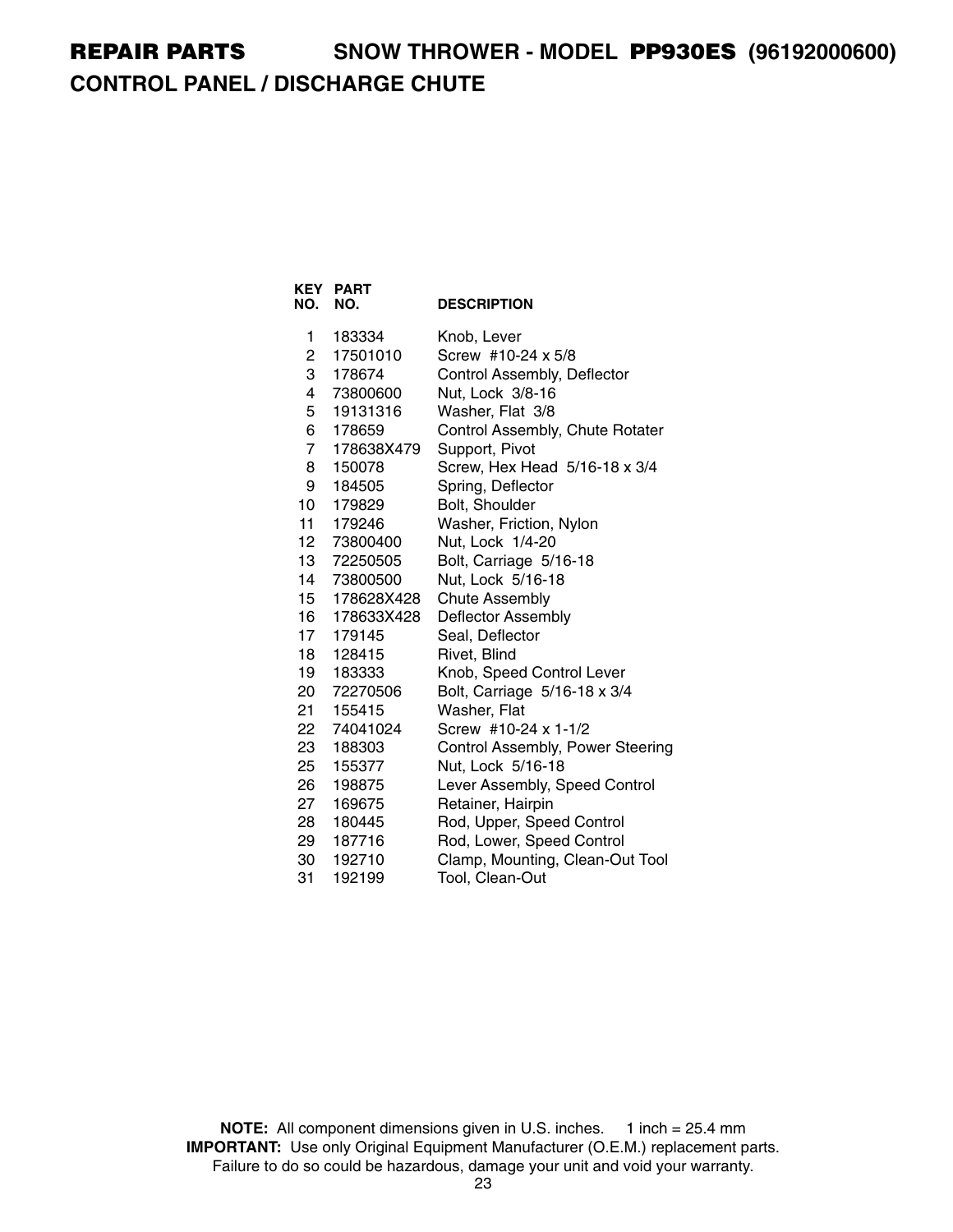### **HANDLES**

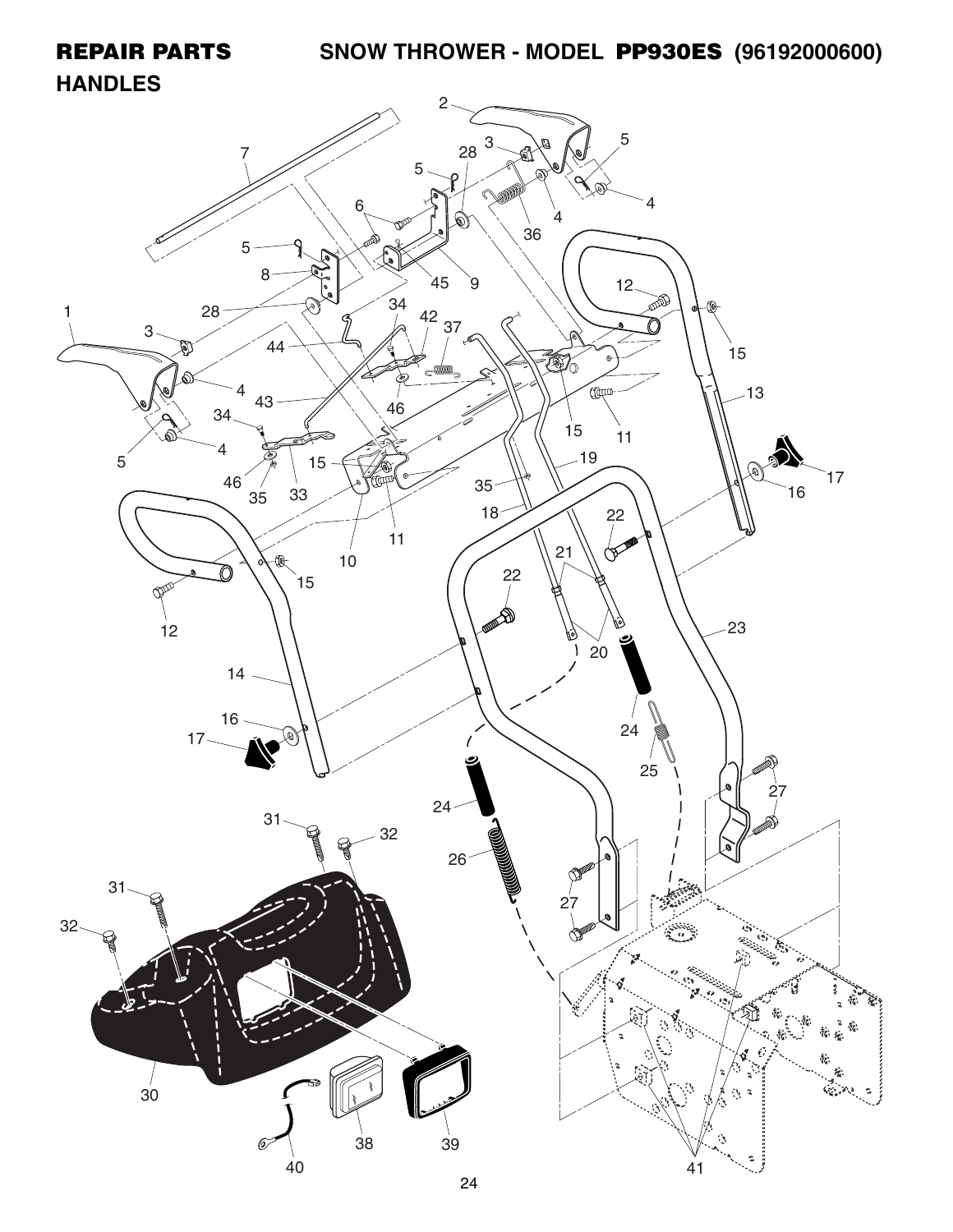**HANDLES**

| NO.                    | <b>KEY PART</b><br>NO.   | <b>DESCRIPTION</b>                      |
|------------------------|--------------------------|-----------------------------------------|
| 1                      | 178875X479               | Lever, Auger Control, RH                |
| $\overline{2}$         | 178648X479               | Lever, Traction Drive Control, LH       |
| 3                      | 179439                   | Nut, Cage 1/4-20                        |
| 4                      | 178888                   | Bushing, Flange                         |
| 5                      | 169675                   | Retainer, Hairpin                       |
| 6                      | 180402                   | Screw, Hex Head 1/4-20 x 3/4            |
| $\overline{7}$         | 178652                   | Rod, Interlock                          |
| 8                      | 196333X008               | Arm, Impeller Rod                       |
| 9                      | 196334X008               | Arm, Traction Rod                       |
| 10                     | 196619X479               | Panel, Control                          |
| 11                     | 74780524                 | Screw, Hex Head 5/16-18 x 1-1/2         |
| 12 <sup>12</sup><br>13 | 74780528                 | Screw, Hex Head 5/16-18 x 1-3/4         |
| 14                     | 178646X479<br>178696X479 | Handle Tube, LH<br>Handle Tube, RH      |
| 15 <sub>1</sub>        | 73800500                 | Nut, Lock 5/16-18                       |
| 16                     | 19131316                 | Washer, Flat 3/8                        |
| 17                     | 178899                   | Knob, Handle                            |
| 18                     | 184594                   | Rod, Auger Control                      |
| 19                     | 193081                   | Rod, Traction Control                   |
| 20                     | 180428                   | End, Control Rod                        |
| 21                     | 73350500                 | Nut, Hex, Jam 5/16-18                   |
| 22                     | 72120618                 | Bolt, Carriage 3/8-16 x 2-1/4           |
| 23                     | 178643X479               | Handle Tube, Lower                      |
| 24                     | 180447                   | Sleeve, Spring                          |
| 25                     | 180926                   | Spring, Traction Drive                  |
| 26                     | 178669                   | Spring, Auger Control                   |
| 27                     | 71210616                 | Screw, Hex Head 3/8-16 x 1              |
| 28                     | 175331                   | Bushing, Pivot Lever                    |
| 30                     | 182906                   | Console, Panel                          |
| 31                     | 175262                   | Screw, Hex Head, Tapping #10-24 x 1-1/4 |
| 32                     | 184471                   | Screw, Hex Head, Tapping #10-24 x 1/2   |
| 33                     | 196335X008               | Latch, Interlock                        |
| 34                     | 183518                   | Bolt, Shoulder                          |
| 35<br>36               | 68038                    | Nut, Lock 1/4-20                        |
|                        | 178831                   | Spring, Torsion, Lever                  |
| 37<br>38               | 193885<br>178666         | Spring, Interlock<br>Headlight, Halogen |
| 39                     | 178668                   | Bezel, Headlight                        |
| 40                     | 180964                   | Harness, Headlight (Halogen)            |
| 41                     | 178890                   | Nut, Cage 3/8-16                        |
| 42                     | 196336X008               | Lever, Interlock                        |
| 43                     | 196337                   | Rod, Latch, Interlock                   |
| 44                     | 196338                   | Rod, Arm, Interlock                     |
| 45                     | 700279                   | Clip                                    |
| 46                     | 179246                   | Washer, Friction                        |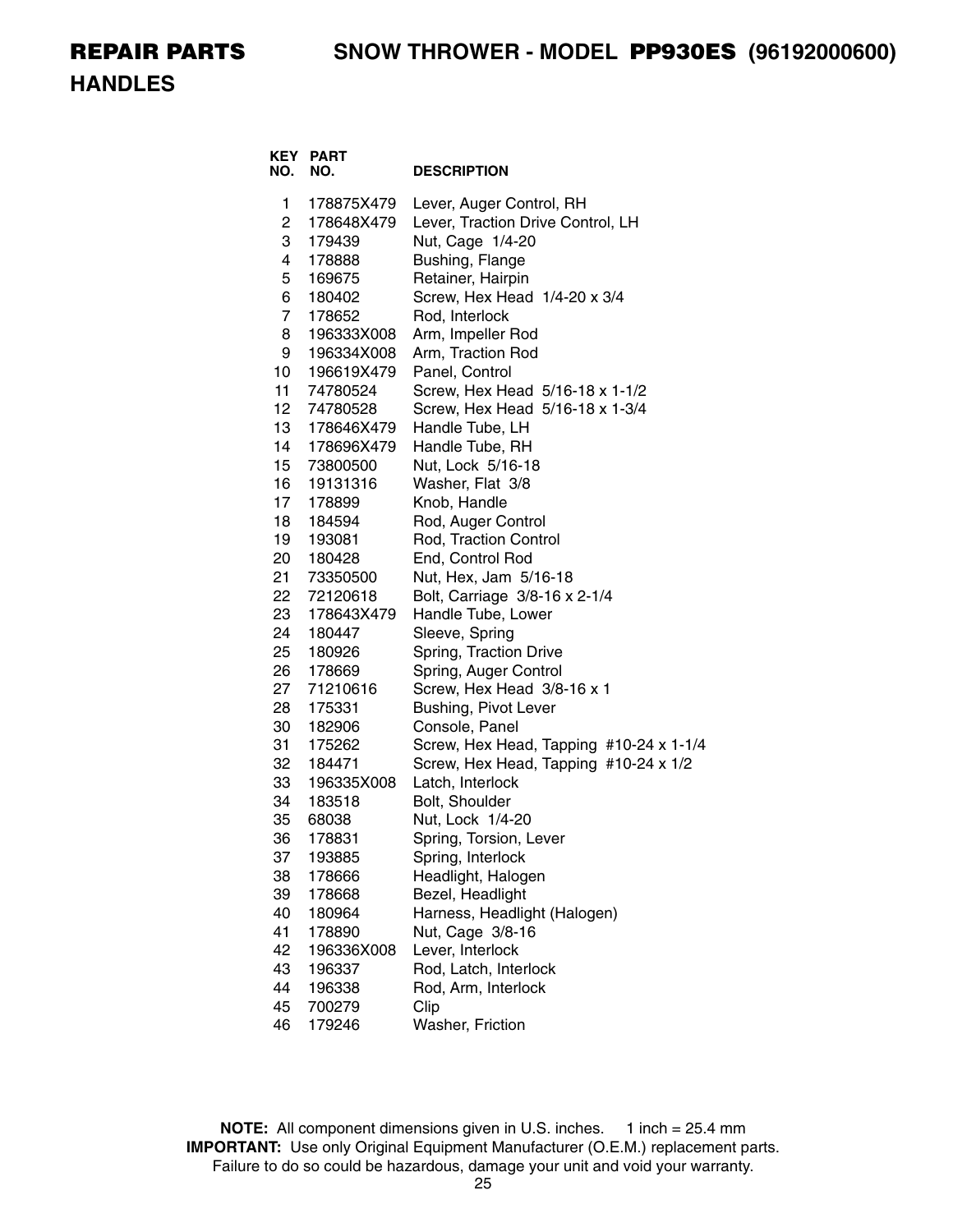#### **REPAIR PARTS SNOW THROWER - MODEL PP930ES (96192000600) DRIVE** 5 2  $\rightarrow$ 1  $\frac{3}{9}$  $\overline{ds}$ 4  $\mathbb Q$  $\frac{1}{1+2\frac{1}{2}}$ 4  $\widehat{\widehat{\mathcal{F}}_{\mathcal{U}}},$ 1  $\begin{pmatrix} \hat{\alpha}^{\prime\prime} \\ \hat{\alpha}^{\prime\prime} \end{pmatrix}$ 3 2  $\mathbb{C}^{\mathbb{O}}$ د با باره<br>مارسی  $\mathcal{E}$  $\tilde{z}$ 42 ▧ 7 画  $\bigcirc$ 3 5  $\begin{pmatrix} \delta_{\mu} \\ \delta_{\mu} \end{pmatrix}$  $\frac{1}{2}$  $\begin{array}{c} 2 \\ 3 \ \end{array}$   $\begin{array}{c} 2 \\ 7 \ \end{array}$ 一个 8  $\tilde{\mathcal{O}}$  $\circ$  $\circledast$ 1 4 ▧  $\mathscr R$ 9 10 V  $\overline{Q}$ じ ▧  $\mathbb{R}$ 27 14 5 13 22  $\mathbb{P}$ 12 2 d 16 21 24 20  $\mathcal{O}$ ₩ 41 一个小 18  $42$ **WINDER** 7  $32 - 62$ 17 4  $\bigotimes$ 15 Q 23 ⋒ 18 的 44  $3 - 8$   $10$   $6$ 19 **ROSA** 2 5 **ATA CONTENTE DE 1979**<br>25  $\mathbb{R}^2$ 4 ۵ ۱ 43 29 22  $\sim 11$   $^{34}$  $-11$ 15 (Q  $\overrightarrow{e}$ T B) 41 33 26 28 36 31 38 € 30 (**0 6 - <sup>39</sup>)**<br>( Changhair 22 40  $\mathcal{E}$  $33$   $\sqrt{\omega}$   $37$ 35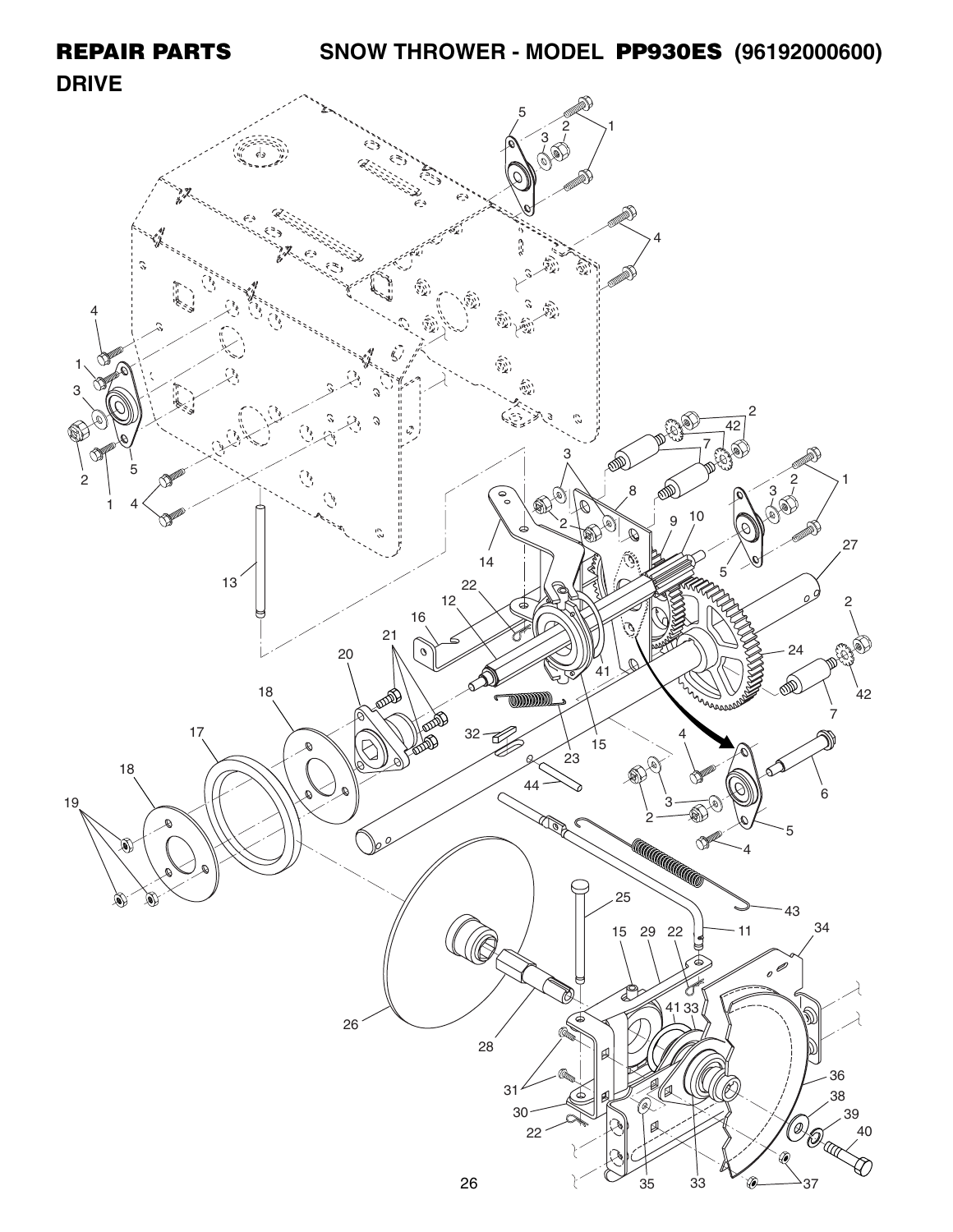**DRIVE**

| KEY<br>NO. | <b>PART</b><br>NO. | <b>DESCRIPTION</b>                        |
|------------|--------------------|-------------------------------------------|
| 1          | 146315             | Screw, Hex Head 5/16-18 x 3/4             |
| 2          | 73800500           | Nut, Lock 5/16-18                         |
| 3          | 155415             | Washer, Flat                              |
| 4          | 17490508           | Screw, Hex Head 5/16-18 x 1/2             |
| 5          | 180017             | Bearing, Flange                           |
| 6          | 180134             | Shaft, Auxiliary                          |
| 7          | 179270             | Spacer, Plate                             |
| 8          | 192616X479         | Plate, Auxiliary                          |
| 9          | 180082             | Gear, Intermediate (12/58)                |
| 10         | 180065             | Gear, Pinion                              |
| 11         | 187714             | Rod, Clutch                               |
| 12         | 180066             | Shaft, Long, Hex                          |
| 13         | 178807             | Pin, Pivot                                |
| 14         | 178619X479         | Lever, Shifter / Wheel                    |
| 15         | 175344             | <b>Trunnion Bearing Assembly</b>          |
| 16         | 186951X479         | Bracket, Pivot, Shifter                   |
| 17         | 179831             | Ring, Rubber Wheel                        |
| 18         | 198176X479         | Plate, Rubber Wheel                       |
| 19         | 73930500           | Nut, Lock 5/16-18                         |
| 20         | 178613             | Hub, Rubber Wheel                         |
| 21         | 74760514           | Screw, Hex Head 5/16-18 x 7/8             |
| 22         | 85179              | Retainer, Hairpin                         |
| 23         | 180135             | Spring, Bias                              |
| 24<br>25   | 180081             | Gear, Axle (58 Teeth)<br>Pin, Pivot Lever |
| 26         | 178695<br>197763   | Plate Assembly, Drive                     |
| 27         | 178621             | Shaft, Axle                               |
| 28         | 197764             | Shaft, Short Hex                          |
| 29         | 175350X479         | Lever, Shifter Plate                      |
| 30         | 175349X479         | Bracket, Shifter Support                  |
| 31         | 72270505           | Bolt, Carriage 5/16-18 x 5/8              |
| 32         | 189282             | Key, Square 1/4 x 1/4 x 7/8               |
| 33         | 188909             | Bearing, Flange                           |
| 34         | 175338X479         | Plate, Drive Mounting                     |
| 35         | 182504             | Spacer, Bearing                           |
| 36         | 191080             | Pulley, Traction Drive                    |
| 37         | 155377             | Nut, Lock 5/16-18                         |
| 38         | 19111507           | Washer, Flat                              |
| 39         | 10040500           | Washer, Lock 5/16                         |
| 40         | 74950512           | Screw, Hex Head 5/16-18 x 3/4             |
| 41         | 12000012           | Ring, Retaining                           |
| 42         | 11050500           | Washer, Lock, External Tooth 5/16         |
| 43         | 179095             | Spring, Return                            |
| 44         | 9465M              | Pin, Roll                                 |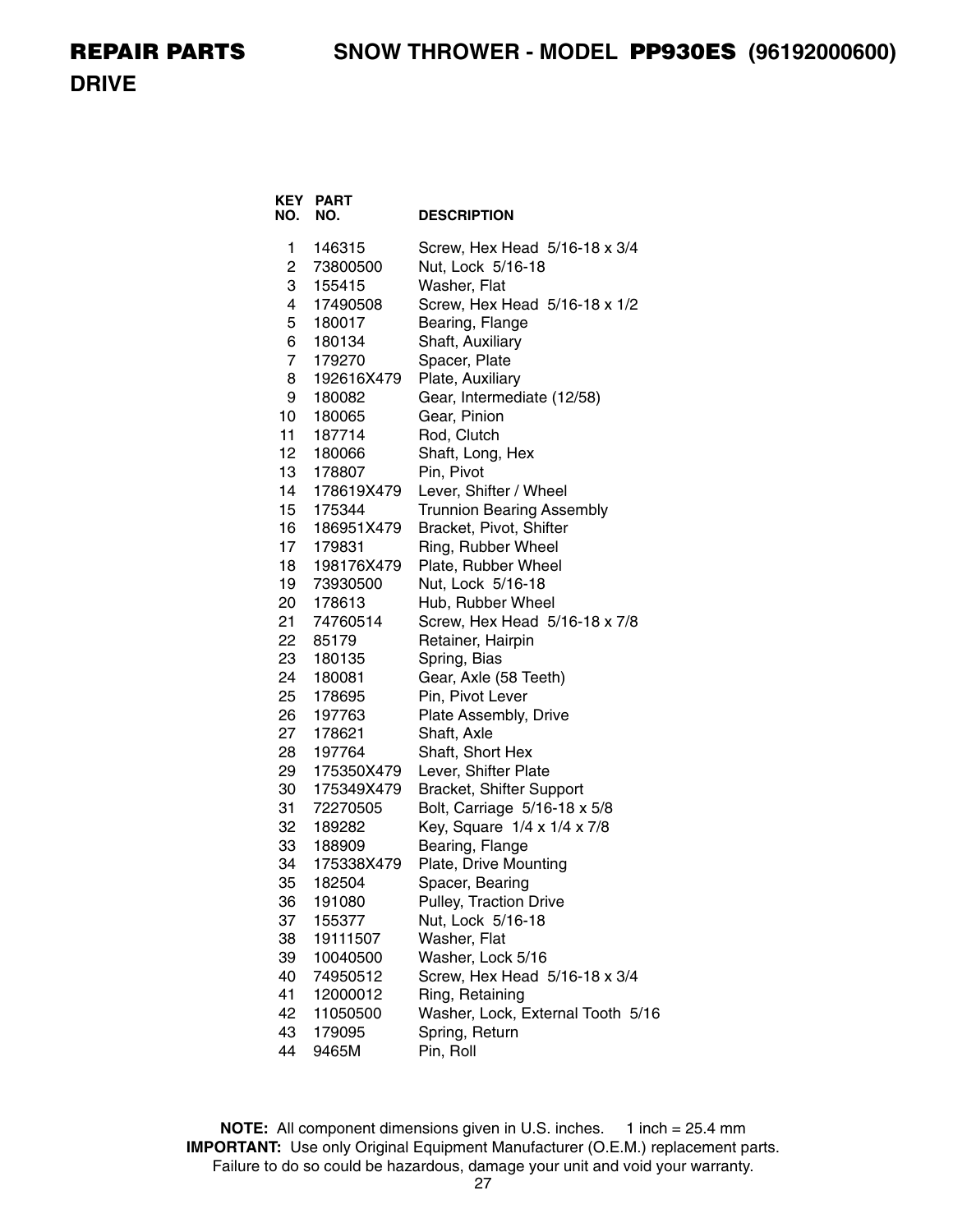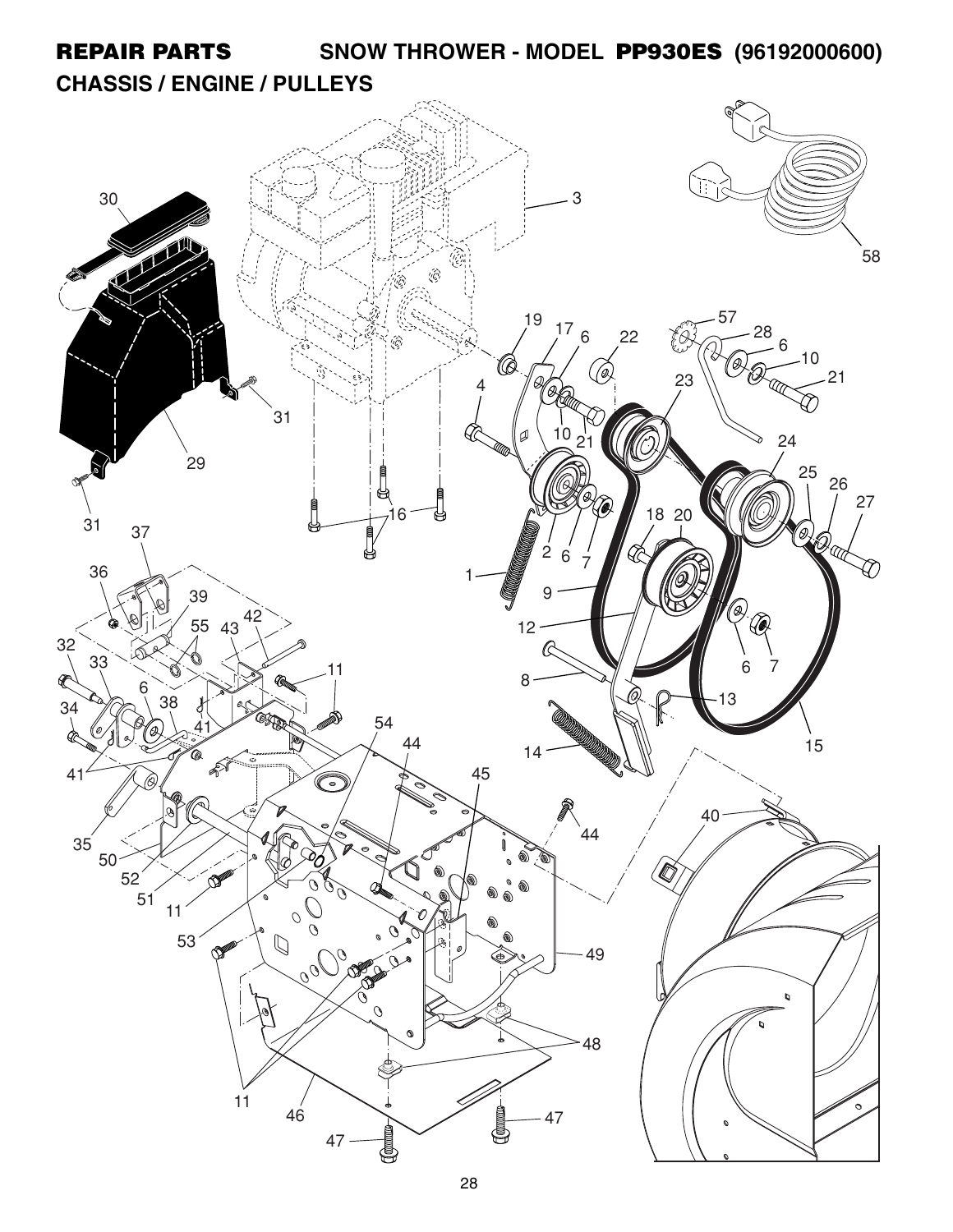## **CHASSIS / ENGINE / PULLEYS**

| NO.            | <b>KEY PART</b><br>NO. | <b>DESCRIPTION</b>               | NO.      | <b>KEY PART</b><br>NO. | <b>DESCRIPTION</b>                                     |
|----------------|------------------------|----------------------------------|----------|------------------------|--------------------------------------------------------|
| 1              | 181044                 | Spring, Traction Idler           | 28       | 155452                 | Guide, Belt                                            |
| $\overline{c}$ | 180522                 | Pulley, Idler (2-1/4)            | 29       | 192213                 | <b>Belt Cover Assembly</b>                             |
| 3              | - - -                  | Engine, Tecumseh, Model Number   |          |                        | (Includes Toolbox Cover)                               |
|                |                        | OH318SA (For engine service and  | 30       | 178830                 | Cover, Toolbox                                         |
|                |                        | replacement parts, call Tecumseh | 31       | 17490408               | Screw, Hex Head 1/4-20 x 1/2                           |
|                |                        | Products at 1-800-558-5402)      | 32       | 179256                 | Bolt, Shoulder 5/16-18                                 |
| 4              | 74780520               | Screw, Hex Head 5/16-18 x 1-1/4  | 33       | 187853                 | <b>Bellcrank Shifter</b>                               |
| 6              | 59289                  | Washer, Flat                     | 34       | 180401                 | Screw, Hex Head 1/4-28 x 3/4                           |
| 7              | 73930500               | Nut, Jam, Lock 5/16-18           | 35       | 195767                 | Arm, Auger Control                                     |
| 8              | 175330                 | Pin, Idler Pivot                 | 36       | 73800500               | Nut, Lock 5/16-18                                      |
| 9              | 179092                 | V-Belt, Traction Drive           | 37       | 178833X479             | <b>Bellcrank</b>                                       |
| 10             | 10040500               | Washer, Lock 5/16                | 38       | 187101                 | Link, Speed Control                                    |
| 11             | 17490508               | Screw, Hex Washer Head           | 39       | 192110                 | Trunnion, Pivot Bracket                                |
|                |                        | $5/16 - 18 \times 1/2$           | 40       | 178820                 | Nut, Cage 3/8-16                                       |
| 12             | 179259                 | Impeller Arm / Pad Assembly      | 41       | 700279                 | Clip, Retainer                                         |
| 13             | 85179                  | Retainer, Hairpin                | 42       | 179065                 | Pin, Pivot Bracket                                     |
| 14             | 178828                 | Spring, Brake                    | 43       | 179063X479             | Bracket, Bellcrank                                     |
| 15             | 183533                 | V-Belt, Impeller Drive           | 44       | 71210616               | Screw, Hex Head 3/8-16                                 |
| 16             | 192306                 | Screw, Hex Head 3/8-16 x 1-1/4   | 45       | 175324X479             | Bracket, Pivot, Idler                                  |
| 17             | 179354X008             | Arm, Idler                       | 46       | 178624X479             | Pan, Frame Bottom                                      |
| 18             | 74780524               | Screw, Hex Head 5/16-18 x 1-1/2  | 47       | 71020512               | Screw, Hex Head 5/16-18 x 3/4                          |
| 19             | 175331                 | Bushing, Idler Pivot             | 48       | 181156                 | Nut, Speed 5/16-18                                     |
| 20             | 180523                 | Pulley, Idler (2-3/4)            | 49       | 183852X428             | <b>Frame Assembly</b>                                  |
| 21             | 74610516               | Screw, Hex Head 5/16-18 x 1      | 50       | 187715X428             | Plate, Frame End                                       |
| 22             | 179371                 | Spacer, Engine Pulley            | 51       | 193364X008             | Shaft, Auger Control                                   |
| 23             | 180478                 | Pulley, Engine, Traction Drive   | 52       | 57079                  | Washer, Hardened                                       |
| 24             | 179157                 | Pulley, Engine, Impeller Drive   | 53       | 192275                 | Roller                                                 |
| 25             | 62735                  | Washer, Flat 3/8                 | 54       | 192147                 | Ring, Crescent                                         |
| 26             | 850263                 | Washer, Lock 3/8                 | 55       | 12000002               | E-Ring                                                 |
| 27             | 851084                 | Screw, Hex Head 3/8-24 x 1-3/8   | 57<br>58 | 11050500<br>183854     | Washer, Lock, External Tooth 5/16<br><b>Power Cord</b> |
|                |                        |                                  |          |                        |                                                        |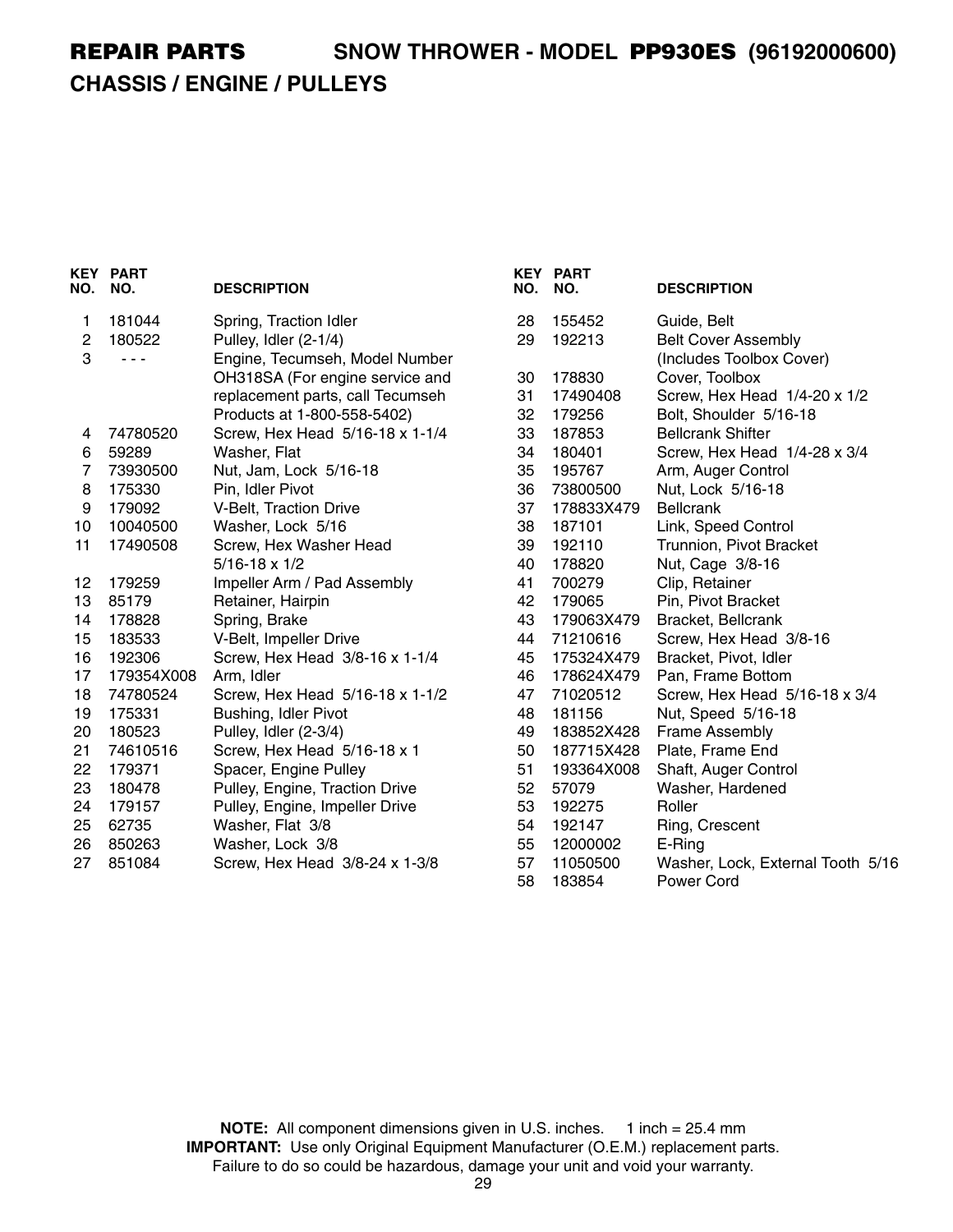